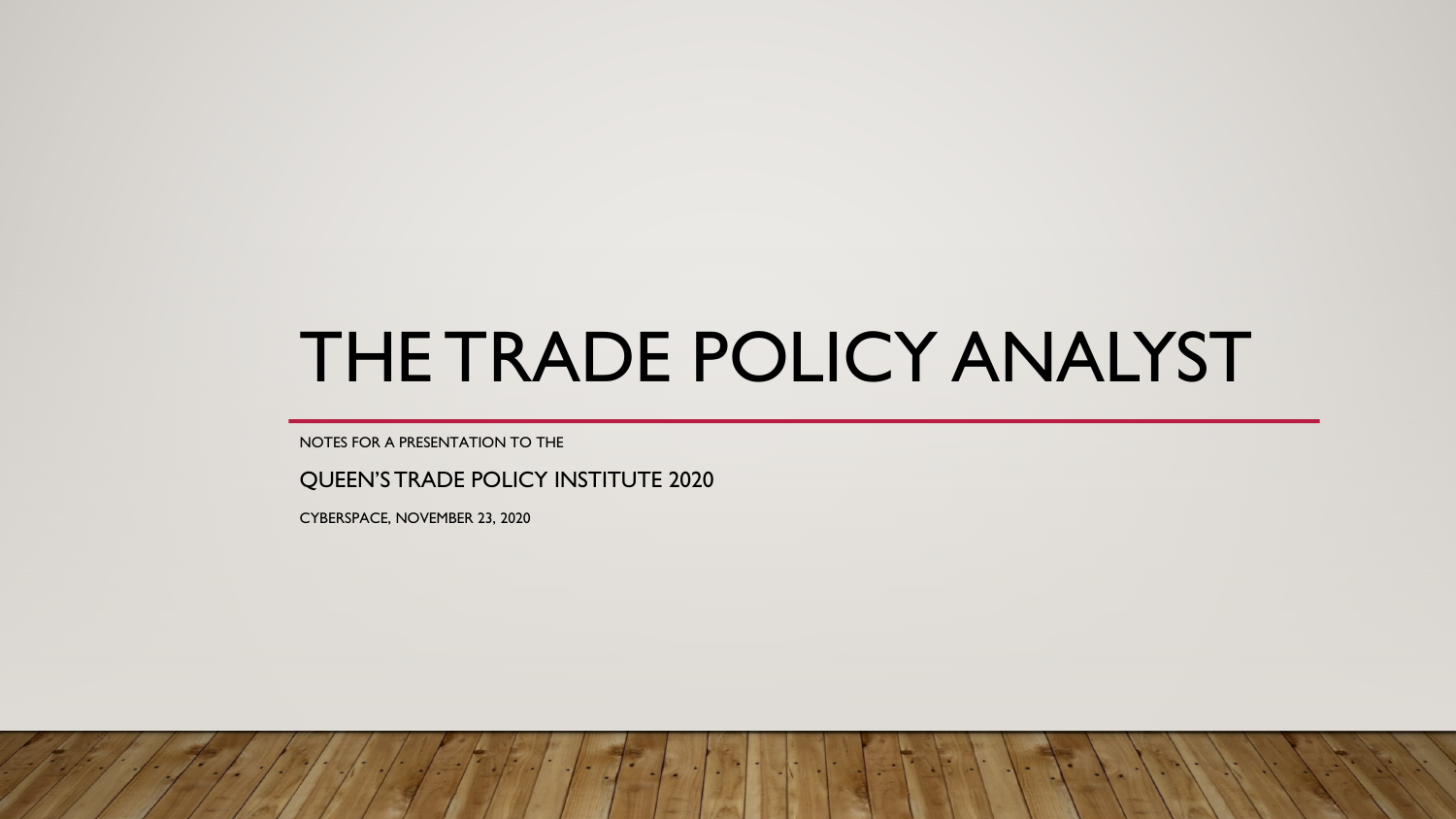## TRADE POLICY IS A TEAM SPORT

- Minister of Small Business, Export Promotion and International Trade leads, at the federal level …
- But that role largely coordination:
	- Within the trade portfolio
	- Within GAC: Foreign Affairs (Trade policy is foreign policy)

International Development (Trade policy is development policy)

- Within the federal government (Trade policy is domestic economic and social policy)
- 

• With the provinces and territories (Trade policy is federal-provincial relations)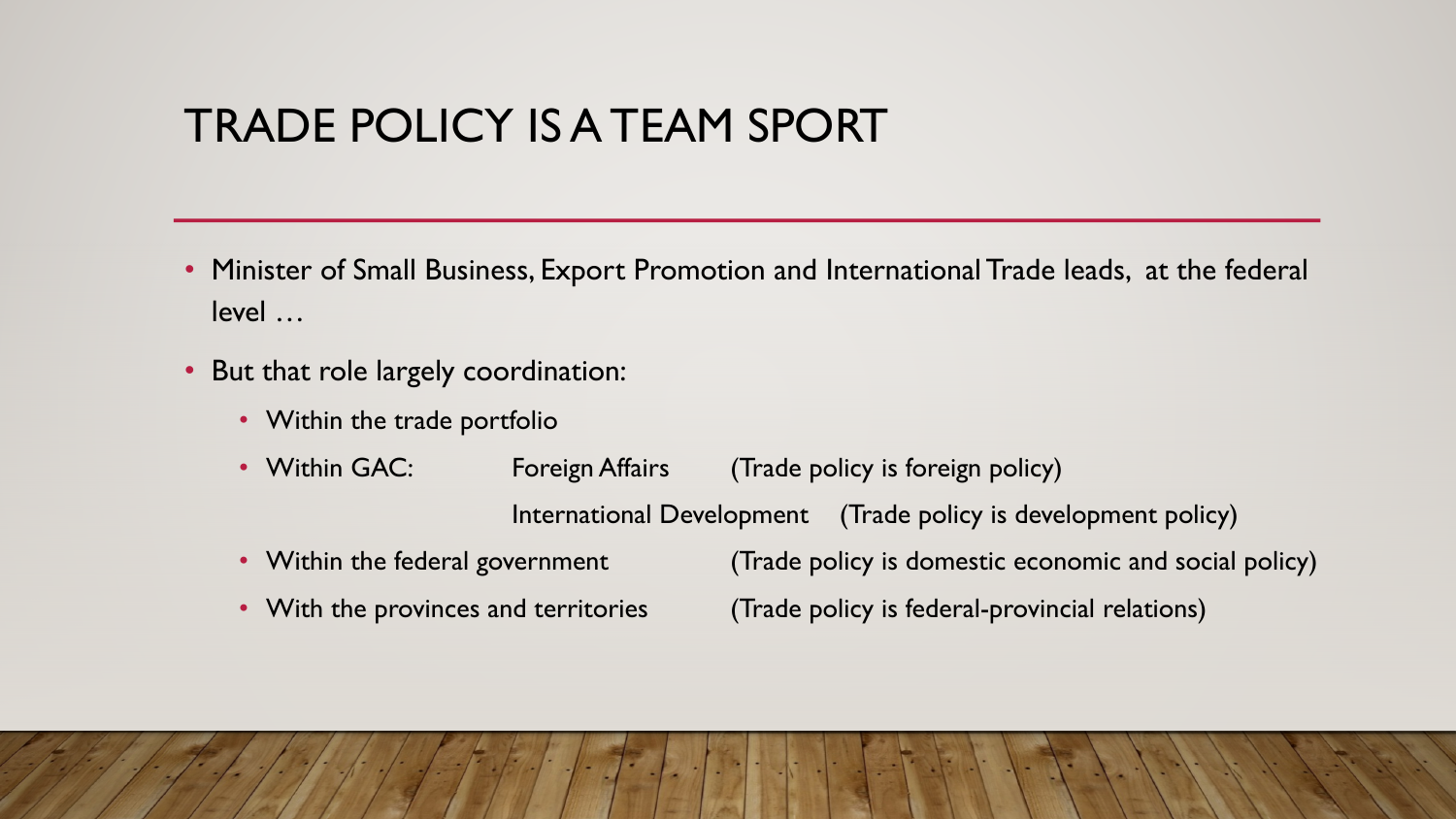#### DEVELOPING A NEGOTIATING STRATEGY



- Canada's Trade Policy:
	- Trade's good, eh?
- Canada's Trade Strategy:
	- Protect our position in the US market
	- Diversify our markets

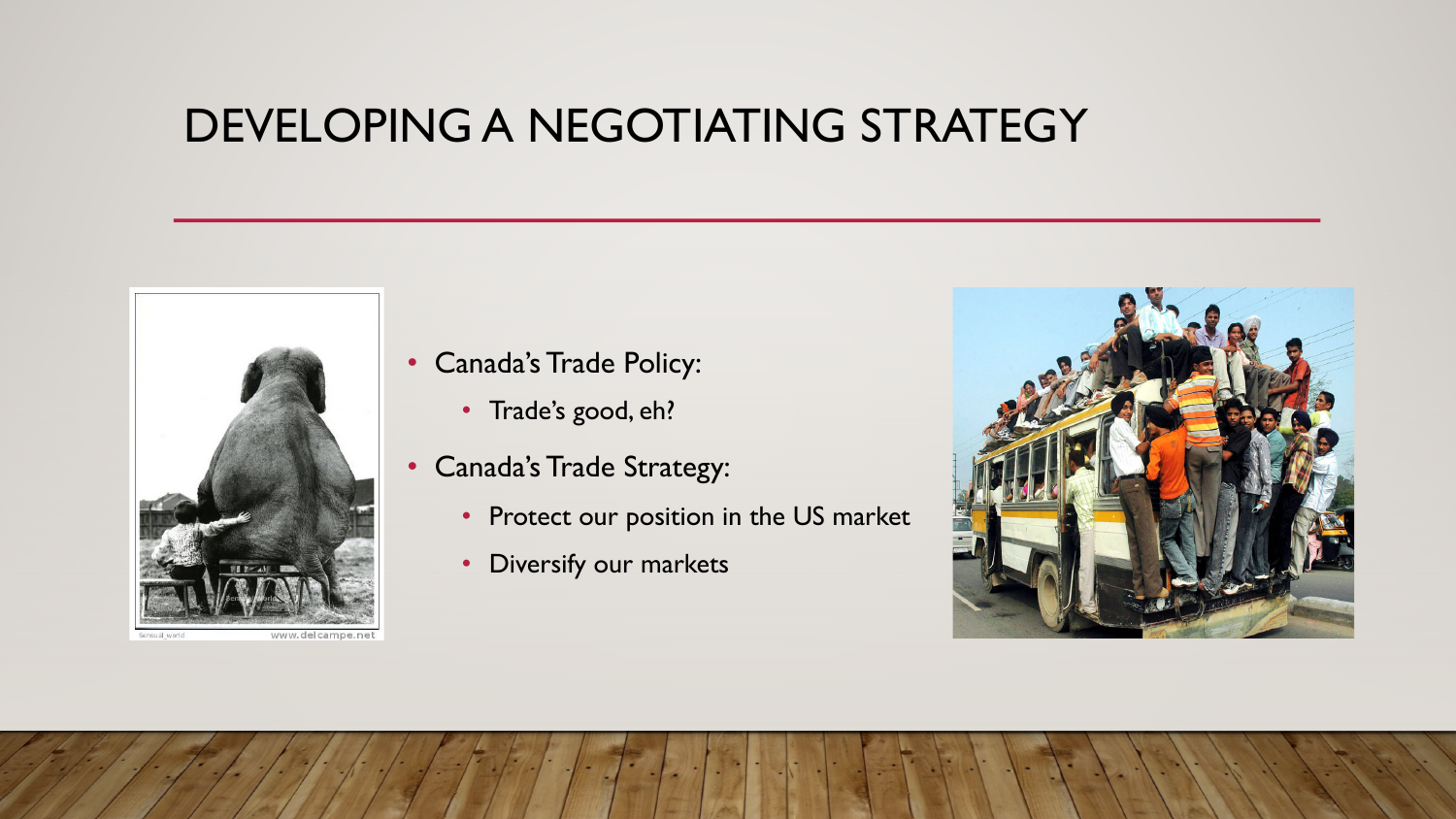### DEVELOPING A NEGOTIATING STRATEGY

- KNOW YOUR INTERESTS … and "The devil is in the details".
	- Consult:
		- the experts
		- the stakeholders
	- Collect the facts, then do the microeconomics
		- Sector by sector; what do we sell, where do we fit in the supply chain; who are our competitors, what are their terms of trade; what barriers do our traders face in the market …
		- What are the numbers
		- What are other governments doing
		- What are the trends where is trade going ...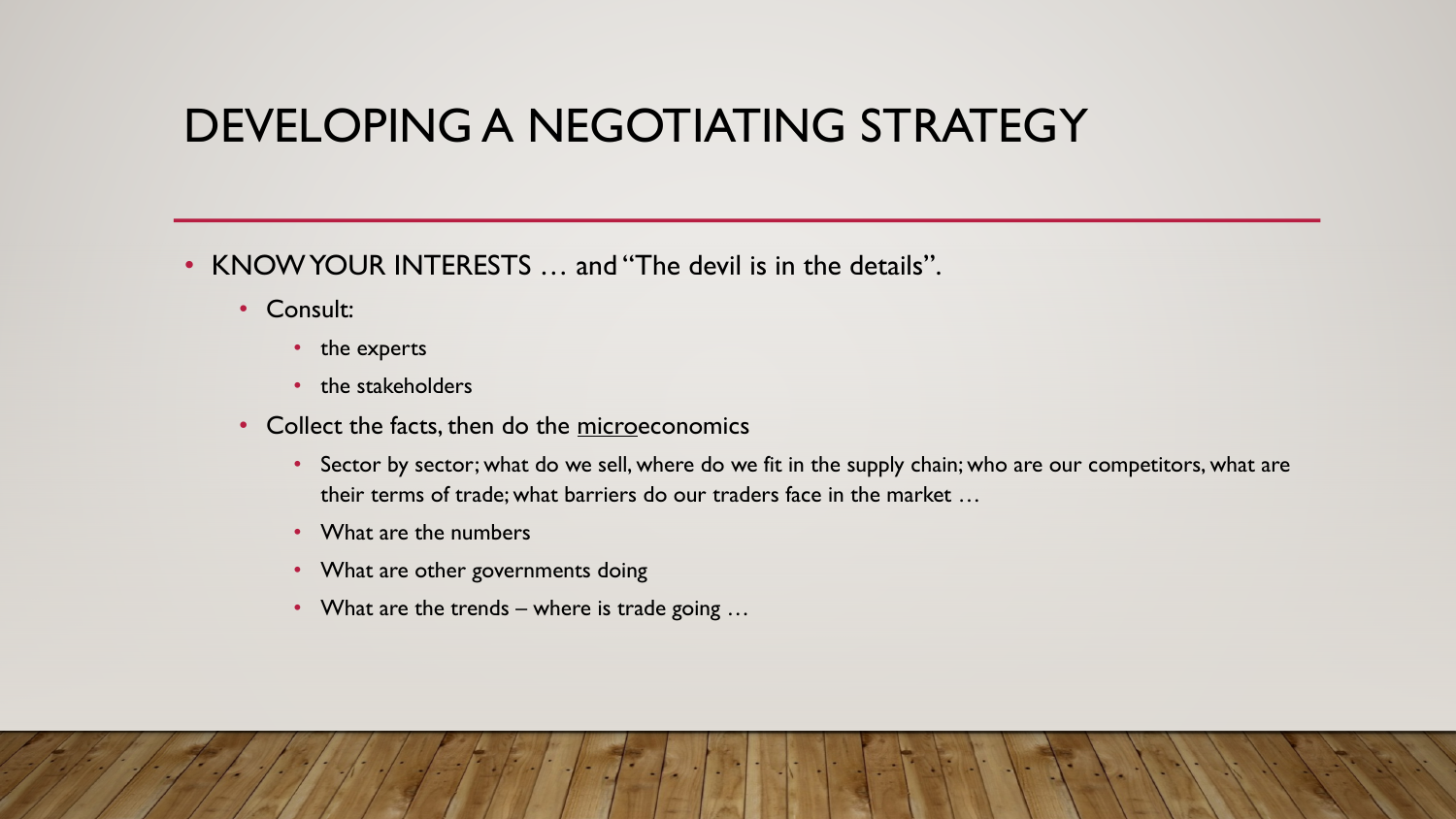### DEVELOPING A NEGOTIATING STRATEGY

- Know their interests too
- Make a plan ... then get ready to change it
- When it's over, it's not over ... implementation
	- At home
	- In the other country
- Communications is part of the strategy from start to finish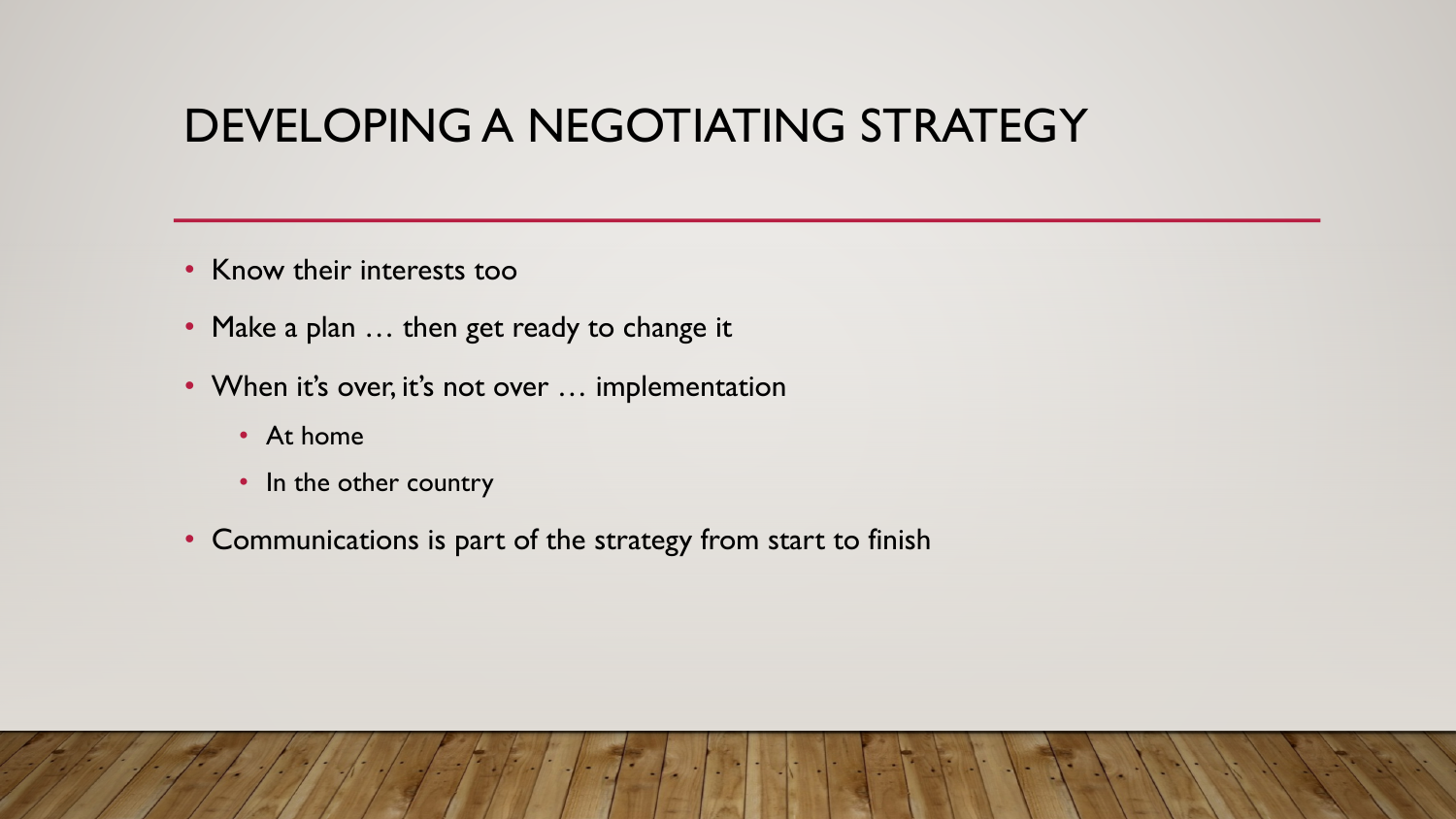#### NEGOTIATING

- Getting an agreement means moving towards each other ... so don't start there
- Do the easy things first cycle the issues, so discussions can move past obstacles
- Don't give things away for free: it's about reciprocity
- Don't negotiate with yourself: sometimes it's their turn to say something
- Be patient: think strategically few steps ahead and with the "end game" in mind
- Listen and ask questions to deepen your understanding and to find the third way
- You need a thick skin ... and a poker face
- It's not about winning, it's about win-win …….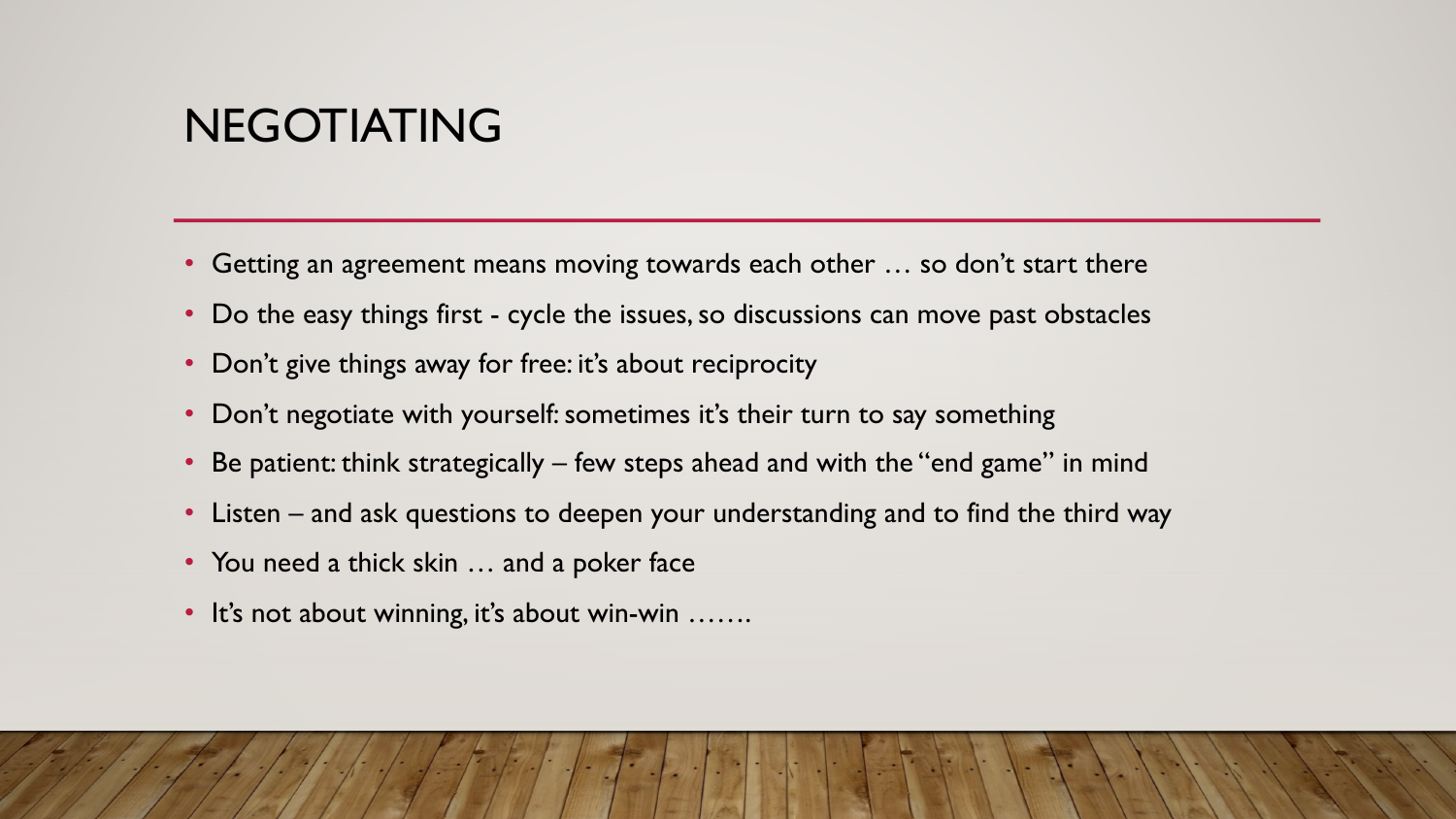## NEGOTIATING WITH DEVELOPING COUNTRIES

- "Who are we talking about?" one size doesn't fit all
- The trade policy view of development
- The Dutch model: *A World to Gain*
	- Aid Relationship
	- Transitional Relationship
	- Trade Relationship
	- List of target countries and policy instruments for each type of relationship